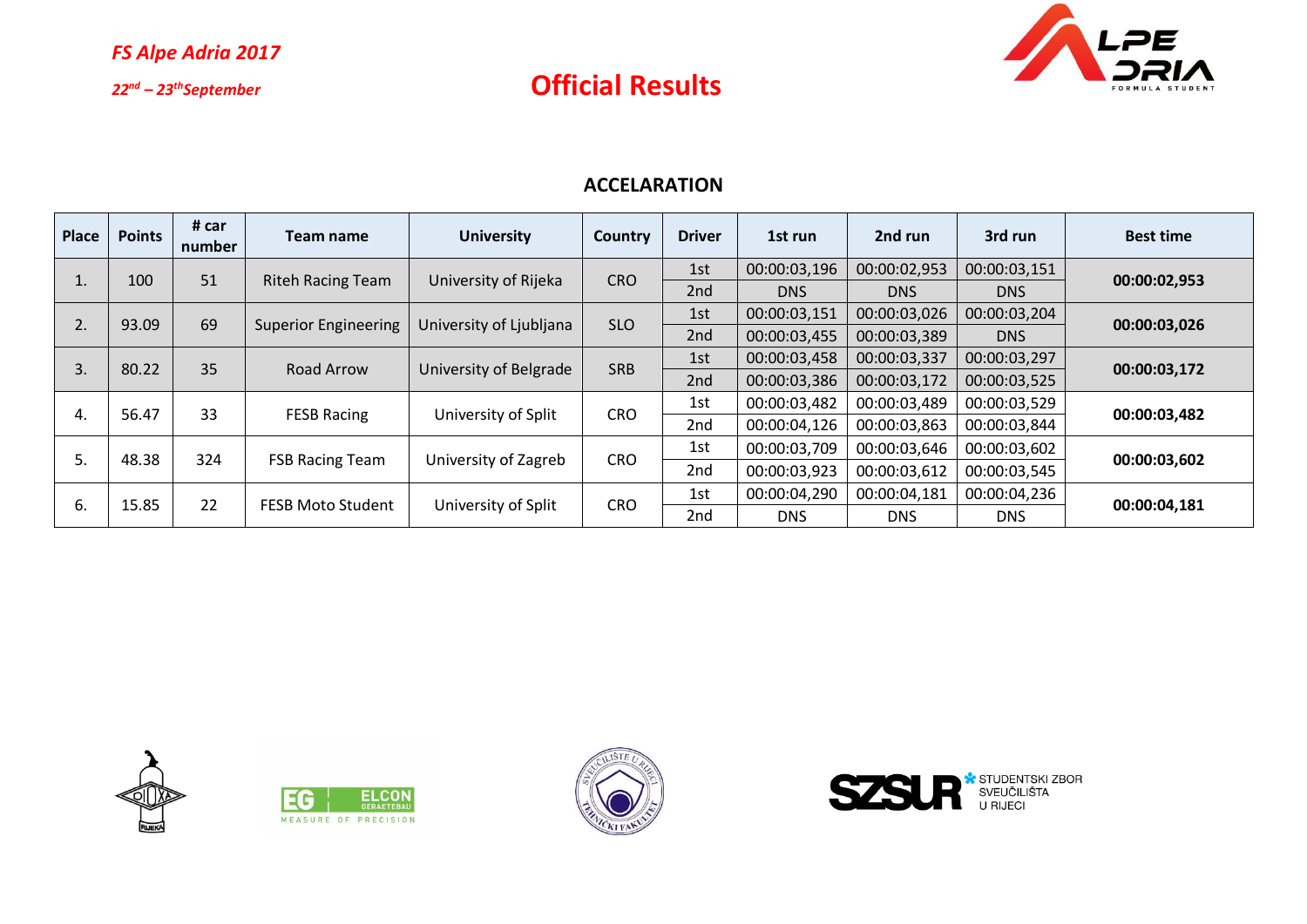

### **AUTOCROSS**

| Place    | <b>Points</b> | # car<br>number | Team name                   | <b>University</b>       | Country    | <b>Driver</b> | 1st run      | 2nd run      | 3rd run      | <b>Best time</b> |  |
|----------|---------------|-----------------|-----------------------------|-------------------------|------------|---------------|--------------|--------------|--------------|------------------|--|
|          | 125.00        | 51              | <b>Riteh Racing Team</b>    | University of Rijeka    | <b>CRO</b> | 1st           | 00:00:49,630 | 00:00:39,000 | 00:00:38,046 | 00:00:38,046     |  |
|          |               |                 |                             |                         |            | 2nd           | 00:00:48,000 | 00:00:49,387 | 00:00:40,613 |                  |  |
|          | 115.79        | 69              | <b>Superior Engineering</b> | University of Ljubljana | <b>SLO</b> | 1st           | 00:00:41,000 | 00:00:39,469 | 00:00:38,986 |                  |  |
|          |               |                 |                             |                         |            | 2nd           | 00:00:42,450 | 00:00:41,290 | 00:00:40,214 | 00:00:39,000     |  |
|          |               |                 | <b>FSB Racing Team</b>      | University of Zagreb    | <b>CRO</b> | 1st           | 00:00:42,000 | 00:00:40,305 | 00:00:40,620 |                  |  |
| 3.       | 106.19        | 324             |                             |                         |            | 2nd           | 00:00:42,807 | 00:00:41,000 | 00:00:40,017 | 00:00:40,017     |  |
|          |               | 35              | Road Arrow                  | University of Belgrade  | <b>SRB</b> | 1st           | 00:00:43,588 | 00:00:41,921 | 00:00:41,000 | 00:00:41,281     |  |
|          | 95.08<br>4.   |                 |                             |                         |            | 2nd           | 00:00:44,368 | 00:00:41,747 | 00:00:41,281 |                  |  |
|          | 80.39         | 33              | <b>FESB Racing</b>          | University of Split     | <b>CRO</b> | 1st           | 00:00:43,178 | 00:00:44,000 | 00:00:43,000 | 00:00:43,079     |  |
| 5.       |               |                 |                             |                         |            | 2nd           | 00:00:52,837 | 00:00:43,984 | 00:00:45,219 |                  |  |
|          |               | 22              | <b>FESB Moto Student</b>    | University of Split     | <b>CRO</b> | 1st           | <b>DNS</b>   | <b>DNS</b>   | <b>DNS</b>   |                  |  |
| 0<br>-6. |               |                 |                             |                         |            | 2nd           | <b>DNS</b>   | <b>DNS</b>   | <b>DNS</b>   | <b>DNS</b>       |  |







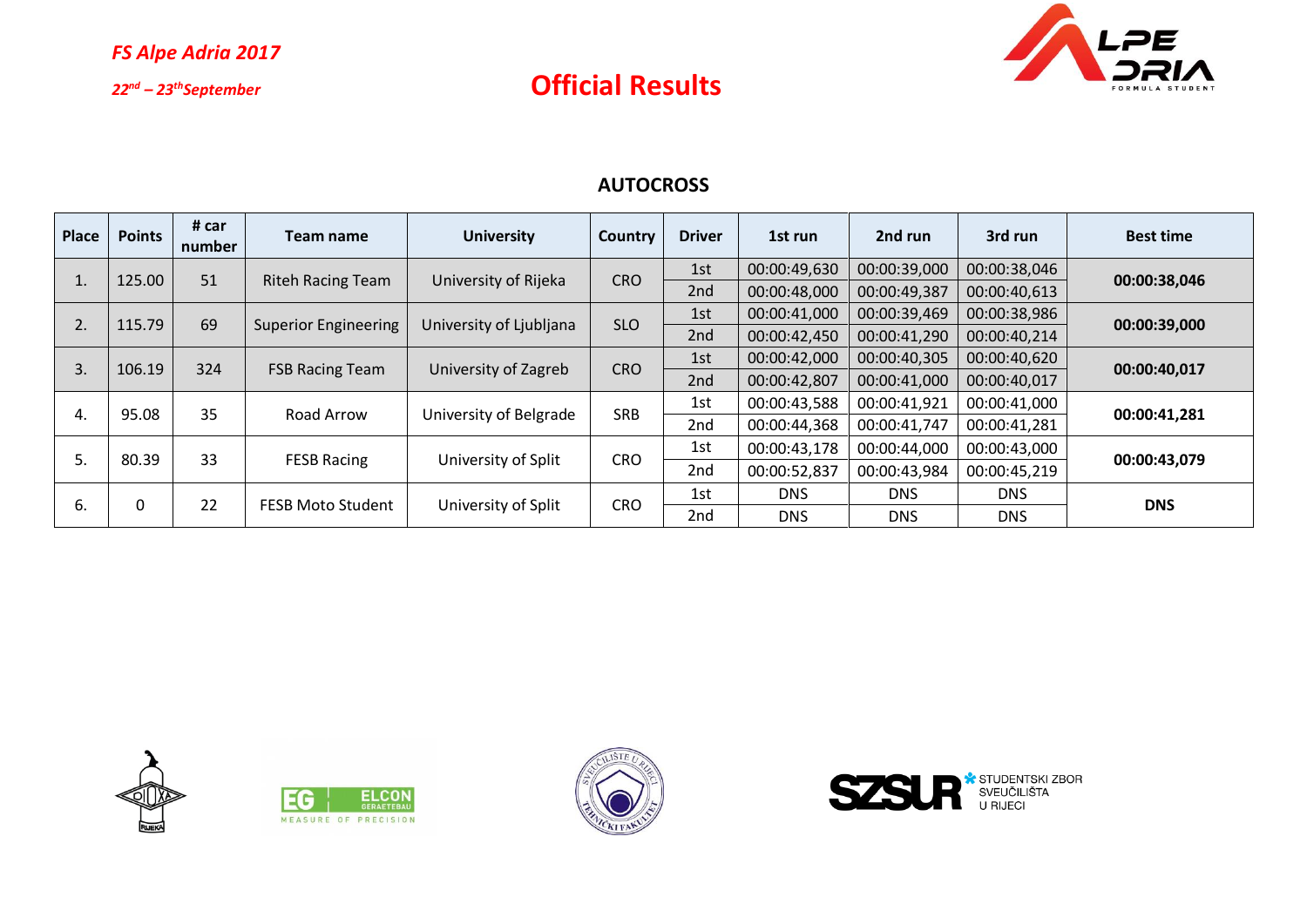

### **ENDURANCE**

| <b>Place</b> | <b>Points</b> | # car<br>number | Team name                                 | <b>University</b>       | <b>Country</b> | <b>Driver</b>   | <b>Time</b>  | <b>Total time</b> |  |
|--------------|---------------|-----------------|-------------------------------------------|-------------------------|----------------|-----------------|--------------|-------------------|--|
|              | 275.00        | 51              | <b>Riteh Racing Team</b>                  | University of Rijeka    | <b>CRO</b>     | 1st             | 00:07:48,667 | 00:15:09,454      |  |
| T.           |               |                 |                                           |                         |                | 2nd             | 00:07:20,787 |                   |  |
| 2.           | 35<br>274.76  |                 | Road Arrow                                |                         | <b>SRB</b>     | 1st             | 00:07:45,723 | 00:15:09,726      |  |
|              |               |                 |                                           | University of Belgrade  |                | 2nd             | 00:07:24,003 |                   |  |
| 3.           | 195.79        | 69              | <b>Superior Engineering</b>               | University of Ljubljana | <b>SLO</b>     | 1st             | 00:07:41,629 | 00:16:48,632      |  |
|              |               |                 |                                           |                         |                | 2 <sub>nd</sub> | 00:09:07,003 |                   |  |
| 4.           | 25.00         | 33              | <b>FESB Racing</b>                        | University of Split     | <b>CRO</b>     | 1st             | 00:16:17,192 | 00:24:45,660      |  |
|              |               |                 |                                           |                         |                | 2 <sub>nd</sub> | 00:08:28,468 |                   |  |
| 5.           | 10.00         | 235             | <b>UNI Maribor Grand Prix Engineering</b> | University of Maribor   | <b>SLO</b>     | 1st             | 00:08:16,383 | <b>DNF</b>        |  |
|              |               |                 |                                           |                         |                | 2 <sub>nd</sub> | <b>DNS</b>   |                   |  |
|              | 6.<br>5.00    | 324             | <b>FSB Racing Team</b>                    | University of Zagreb    | <b>CRO</b>     | 1st             | <b>DNF</b>   | <b>DNF</b>        |  |
|              |               |                 |                                           |                         |                | 2 <sub>nd</sub> | <b>DNS</b>   |                   |  |
|              |               |                 | <b>FESB Moto Student</b>                  |                         |                | 1st             | <b>DNF</b>   | <b>DNF</b>        |  |
| 7.           | 2.00          | 22              |                                           | University of Split     | <b>CRO</b>     | 2 <sub>nd</sub> | <b>DNS</b>   |                   |  |